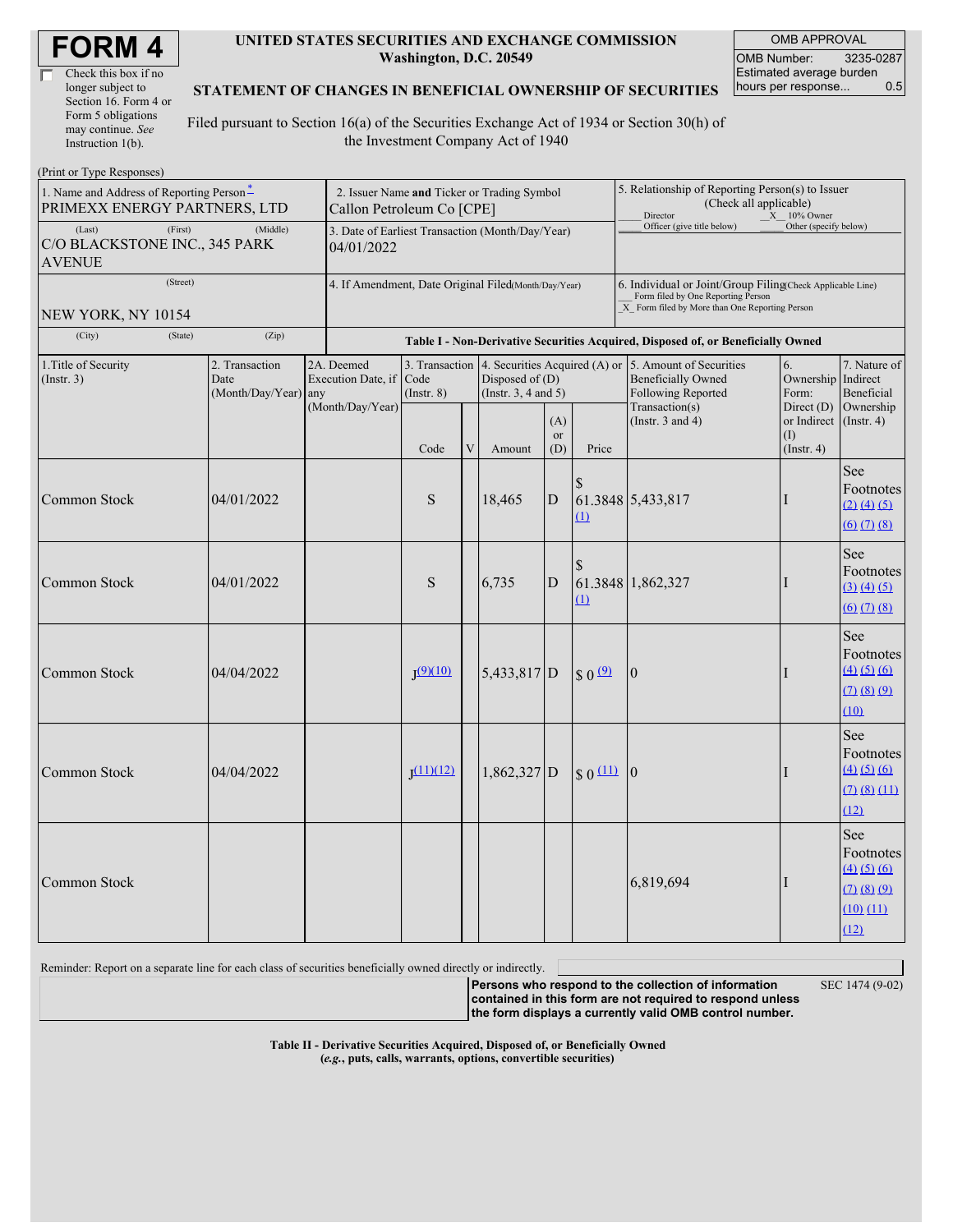| 1. Title of $\vert$ 2.<br>Security<br>$($ Instr. 3 $)$ | Derivative Conversion Date<br>Price of<br>Derivative<br>Security | 3. Transaction<br>or Exercise (Month/Day/Year) any | 3A. Deemed<br>Execution Date, if Transaction Number<br>$(Month/Day/Year)$ (Instr. 8) | Code | of<br>Derivative<br>Securities<br>Acquired<br>$(A)$ or<br>Disposed<br>of $(D)$<br>$($ Instr. $3,$<br>4, and 5) |               | 6. Date Exercisable<br>and Expiration Date<br>(Month/Day/Year) |            | 7. Title and<br>Amount of<br>Underlying<br>Securities<br>(Instr. $3$ and<br>$\vert 4)$ |                                                            | Derivative Derivative<br>Security<br>(Insert, 5) | 8. Price of 9. Number of 10.<br>Securities<br>Beneficially<br>Owned<br>Following<br>Reported<br>Transaction(s) $(I)$<br>$($ Instr. 4 $)$ | Form of<br>Security:<br>Direct $(D)$<br>or Indirect<br>$($ Instr. 4 $)$ | 11. Nature<br>Ownership of Indirect<br>Beneficial<br>Derivative Ownership<br>$($ Instr. 4 $)$ |
|--------------------------------------------------------|------------------------------------------------------------------|----------------------------------------------------|--------------------------------------------------------------------------------------|------|----------------------------------------------------------------------------------------------------------------|---------------|----------------------------------------------------------------|------------|----------------------------------------------------------------------------------------|------------------------------------------------------------|--------------------------------------------------|------------------------------------------------------------------------------------------------------------------------------------------|-------------------------------------------------------------------------|-----------------------------------------------------------------------------------------------|
|                                                        |                                                                  |                                                    |                                                                                      | Code |                                                                                                                | V   (A)   (D) | Date<br>Exercisable Date                                       | Expiration |                                                                                        | Amount<br><b>or</b><br>Title Number<br>of<br><b>Shares</b> |                                                  |                                                                                                                                          |                                                                         |                                                                                               |

# **Reporting Owners**

|                                                                                                                          | <b>Relationships</b> |              |         |       |  |  |  |
|--------------------------------------------------------------------------------------------------------------------------|----------------------|--------------|---------|-------|--|--|--|
| <b>Reporting Owner Name / Address</b>                                                                                    | Director             | 10%<br>Owner | Officer | Other |  |  |  |
| PRIMEXX ENERGY PARTNERS, LTD<br>C/O BLACKSTONE INC.<br><b>345 PARK AVENUE</b><br>NEW YORK, NY 10154                      |                      | X            |         |       |  |  |  |
| Primexx Energy Corp<br>C/O BLACKSTONE INC.<br><b>345 PARK AVENUE</b><br>NEW YORK, NY 10154                               |                      | X            |         |       |  |  |  |
| <b>BPP</b> Energy Partners LLC<br>C/O BLACKSTONE INC.<br><b>345 PARK AVENUE</b><br>NEW YORK, NY 10154                    |                      | X            |         |       |  |  |  |
| <b>BPP HoldCo LLC</b><br>C/O BLACKSTONE INC.<br><b>345 PARK AVENUE</b><br>NEW YORK, NY 10154                             |                      | X            |         |       |  |  |  |
| BX Primexx Topco LLC<br>C/O BLACKSTONE INC.<br><b>345 PARK AVENUE</b><br>NEW YORK, NY 10154                              |                      | X            |         |       |  |  |  |
| BCP VII/BEP II Holdings Manager L.L.C.<br>C/O BLACKSTONE INC.<br><b>345 PARK AVENUE</b><br>NEW YORK, NY 10154            |                      | X            |         |       |  |  |  |
| Blackstone Energy Management Associates II L.L.C.<br>C/O BLACKSTONE INC.<br><b>345 PARK AVENUE</b><br>NEW YORK, NY 10154 |                      | X            |         |       |  |  |  |
| Blackstone EMA II L.L.C.<br>C/O BLACKSTONE INC.<br><b>345 PARK AVENUE</b><br>NEW YORK, NY 10154                          |                      | X            |         |       |  |  |  |
| Blackstone Management Associates VII L.L.C.<br>C/O BLACKSTONE INC.<br><b>345 PARK AVENUE</b><br>NEW YORK, NY 10154       |                      | X            |         |       |  |  |  |
| BMA VII L.L.C.<br>C/O BLACKSTONE INC.<br><b>345 PARK AVENUE</b><br>NEW YORK, NY 10154                                    |                      | X            |         |       |  |  |  |

## **Signatures**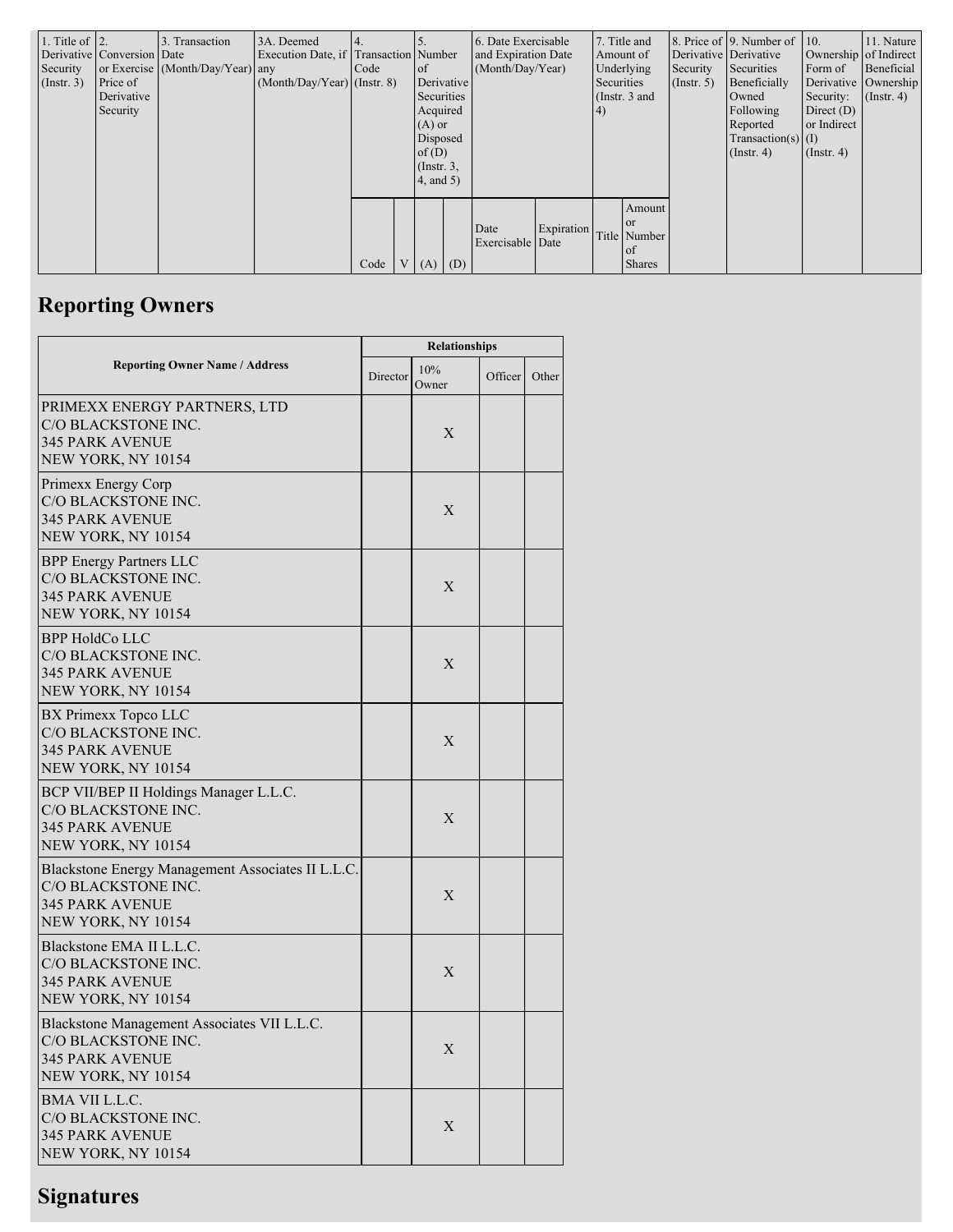| PRIMEXX ENERGY PARTNERS, LTD., By: Primexx Energy Corporation, its managing general partner, By: /s/ Michael<br>Christopher Doyle, Name: Michael Christopher Doyle, Title: President and Chief Executive Officer | 04/05/2022 |
|------------------------------------------------------------------------------------------------------------------------------------------------------------------------------------------------------------------|------------|
| ***Signature of Reporting Person                                                                                                                                                                                 | Date       |
| PRIMEXX ENERGY CORPORATION, By: /s/ Michael Christopher Doyle, Name: Michael Christopher Doyle, Title:<br>President and Chief Executive Officer                                                                  | 04/05/2022 |
| *** Signature of Reporting Person                                                                                                                                                                                | Date       |
| BPP ENERGY PARTNERS LLC, By: /s/ Michael Christopher Doyle, Name: Michael Christopher Doyle, Title: President<br>and Chief Executive Officer                                                                     | 04/05/2022 |
| **Signature of Reporting Person                                                                                                                                                                                  | Date       |
| BPP HOLDCO LLC, By: /s/ Erik Belz, Name: Erik Belz, Title: Vice President and Secretary                                                                                                                          | 04/05/2022 |
| "Signature of Reporting Person                                                                                                                                                                                   | Date       |
| BX PRIMEXX TOPCO LLC, By: /s/ Erik Belz, Name: Erik Belz, Title: Vice President and Secretary                                                                                                                    | 04/05/2022 |
| ***Signature of Reporting Person                                                                                                                                                                                 | Date       |
| BCP VII/BEP II HOLDINGS MANAGER L.L.C., By: /s/ Omar Rehman, Name: Omar Rehman, Title: Chief Compliance<br>Officer and Secretary                                                                                 | 04/05/2022 |
| *** Signature of Reporting Person                                                                                                                                                                                | Date       |
| BLACKSTONE ENERGY MANAGEMENT ASSOCIATES II L.L.C., By: Blackstone EMA II L.L.C., its sole member,<br>By: /s/ Tabea Hsi, Name: Tabea Hsi, Title: Authorized Signatory                                             | 04/05/2022 |
| ***Signature of Reporting Person                                                                                                                                                                                 | Date       |
| BLACKSTONE EMA II L.L.C., By: /s/ Tabea Hsi, 03/29/2022 Name: Tabea Hsi, Title: Authorized Signatory                                                                                                             | 04/05/2022 |
| ** Signature of Reporting Person                                                                                                                                                                                 | Date       |
| BLACKSTONE MANAGEMENT ASSOCIATES VII L.L.C., By: BMA VII L.L.C., its sole member, By: /s/ Tabea Hsi,<br>Name: Tabea Hsi, Title: Authorized Signatory                                                             | 04/05/2022 |
| ***Signature of Reporting Person                                                                                                                                                                                 | Date       |
| BMA VII L.L.C., By: /s/ Tabea Hsi, Name: Tabea Hsi, Title: Authorized Signatory                                                                                                                                  | 04/05/2022 |
| **Signature of Reporting Person                                                                                                                                                                                  | Date       |

### **Explanation of Responses:**

- If the form is filed by more than one reporting person,  $see$  Instruction  $4(b)(v)$ .
- **\*\*** Intentional misstatements or omissions of facts constitute Federal Criminal Violations. *See* 18 U.S.C. 1001 and 15 U.S.C. 78ff(a).

**( 1)** The price reported in Column 4 is a weighted average price. These shares of common stock, par value \$0.01 per share ("Common Stock"), of Callon Petroleum Company (the "Issuer") were sold in multiple transactions ranging from \$61.03 to \$61.76, inclusive. The Reporting Persons undertake to provide to the Issuer, any security holder of the Issuer, or the staff of the Securities and Exchange Commission, upon request, full information regarding the number of shares of Common Stock sold at each separate

- price in the ranges set forth in this footnote.
- **(2)** Reflects shares of Common Stock beneficially owned by Primexx Energy Partners, Ltd. after the sales reported herein, including 1,983,407 shares held in escrow for the benefit of the Issuer and Primexx Energy Partners, Ltd.
- **(3)** Reflects shares of Common Stock beneficially owned by BPP Energy Partners LLC after the sales reported herein, including 603,891 shares held in escrow for the benefit of the Issuer and BPP Energy Partners LLC.

Primexx Energy Corporation is the managing general partner of Primexx Energy Partners, Ltd. BPP HoldCo LLC is the majority shareholder and has the power to appoint the majority of the members of the board of directors of Primexx Energy Corporation and has the power to appoint the majority of the members of the board of managers of BPP Energy Partners LLC. BX Primexx Topco LLC is the sole member of BPP HoldCo LLC. BCP VII/BEP II Holdings Manager L.L.C. is the managing member of BX

**( 4)** Primexx Topco LLC. Blackstone Energy Management Associates II L.L.C. and Blackstone Management Associates VII L.L.C. are the managing members of BCP VII/BEP II Holdings Manager L.L.C. Blackstone EMA II L.L.C. is the sole member of Blackstone Energy Management Associates II L.L.C. BMA VII L.L.C. is the sole member of Blackstone Management Associates VII L.L.C. Blackstone Holdings III L.P. is the managing member of each of BMA VII L.L.C. and Blackstone EMA II L.L.C.

**( 5)** (Continued from Footnote 4) Blackstone Holdings III GP L.P. is the general partner of Blackstone Holdings III L.P. Blackstone Holdings III GP Management L.L.C. is the general partner of Blackstone Holdings III GP L.P. Blackstone Inc. ("Blackstone") is the sole member of Blackstone Holdings III GP Management L.L.C. The sole holder of the Series II preferred stock of Blackstone is Blackstone Group Management L.L.C. Blackstone Group Management L.L.C. is wholly-owned by Blackstone's senior managing directors and controlled by its founder, Stephen A. Schwarzman.

**( 6)** Information with respect to each of the Reporting Persons is given solely by such Reporting Person, and no Reporting Person has responsibility for the accuracy or completeness of information supplied by another Reporting Person.